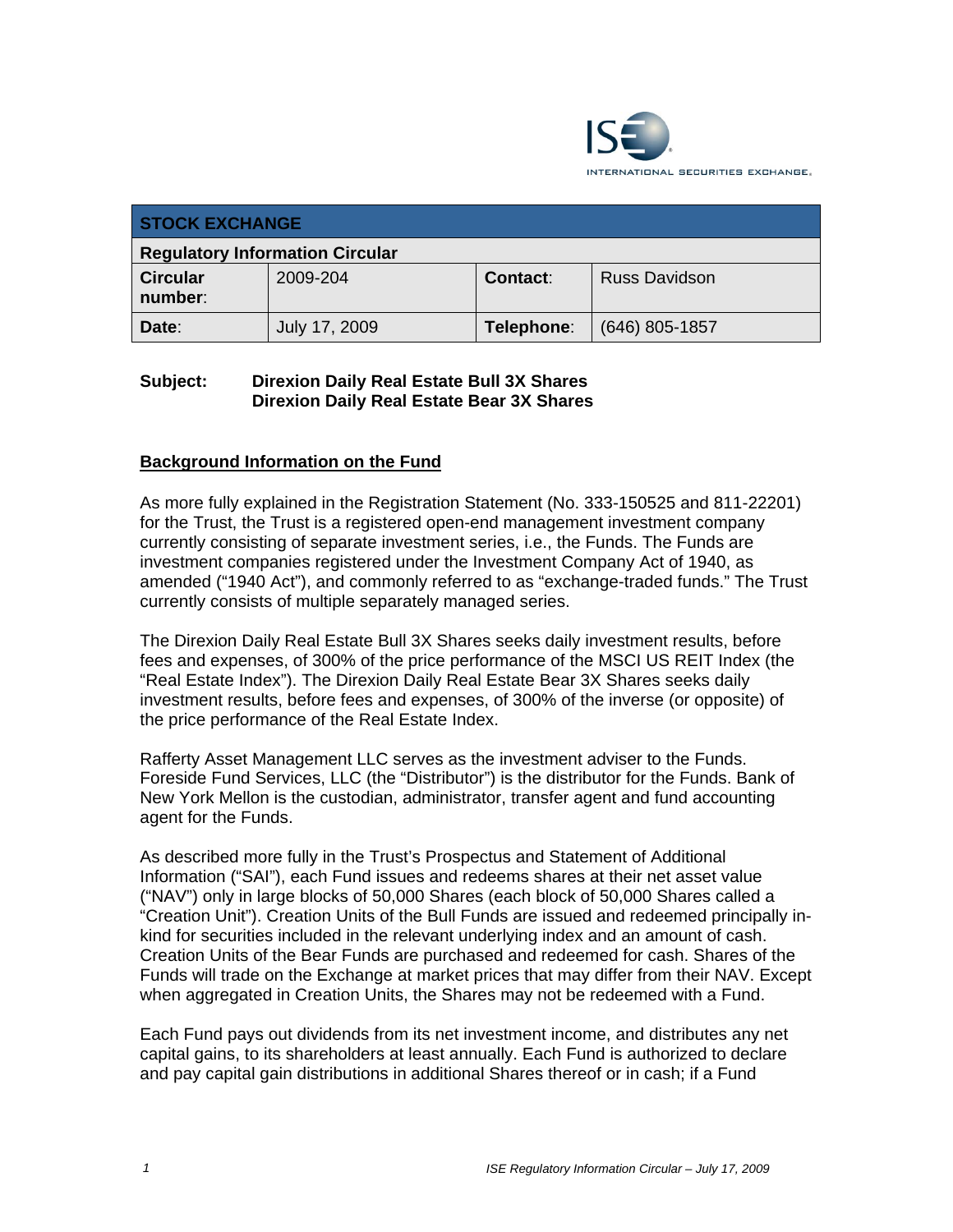declares such a distribution, a holder of Shares will receive additional Shares thereof unless it elects to receive cash.

The Depository Trust Company ("DTC") serves as securities depository for the Shares, which may be held only in book-entry form; stock certificates will not be issued. DTC, or its nominee, is the record or registered owner of all outstanding Shares.

Each Fund's NAV is determined shortly after 4:00 p.m. Eastern standard time ("ET") on each day that the Exchange is open for business (a "Business Day"). The NAV is available from the Trust and the Exchange and is also available to National Securities Clearing Corporation ("NSCC") participants through data made available from NSCC.

The Trust's registration statement describes the various fees and expenses for the Fund's shares. For a more complete description of the Funds and the Indexes, visit www.direxionshares.com.

#### **Purchases and Redemptions in Creation Unit Size**

Equity Electronic Access Members ("Equity EAMs") are hereby informed that procedures for purchases and redemptions of Shares in Creation Units are described in the Trust's Prospectus and Statement of Additional Information and that Shares are not individually redeemable but are redeemable only in Creation Unit aggregations or multiples thereof. As described in the Prospectus, Creation Units of the Bull Funds are issued and redeemed principally in-kind for securities included in the relevant underlying index and an amount of cash and Creation Units of the Bear Funds are purchased and redeemed for cash.

### **Principal Risks**

Interested persons are referred to the Trust's Prospectus for a description of risks associated with an investment in the Shares. These risks include, but are not limited to, the risk that each Fund's investment strategy may subject such Fund to greater changes to the value of portfolio holdings and imperfect correlation to the relevant Underlying Index. Each Fund may also not correlate to the relevant Underlying Index for a number of reasons including the incursion by the Fund of operating expenses and costs associated with the use of leveraged investment techniques. Over time, the cumulative percentage increase or decrease in the NAV of a Fund may diverge significantly from the cumulative percentage increase or decrease in the multiple return of the Underlying Index due to the compounding effect of losses and gains on the returns of a Fund. In addition, as noted in the Prospectus, the Shares trade at market prices that may differ from their NAV. The NAV of the Shares will fluctuate with changes in the market value of the Fund's holdings while the market prices of the Shares will fluctuate in accordance with changes in NAV as well as the supply and demand for the Shares.

These Funds seek a 300% or -300% return, respectively, of an index *for a single day.*  Due to the compounding of daily returns, returns over periods other than one day will likely differ in amount and possibly direction from the target return for the same period. Investors should monitor their holdings consistent with their strategies, as frequently as daily. The Funds' prospectus describing correlation, leverage and other risks is available at www.direxionfunds.com.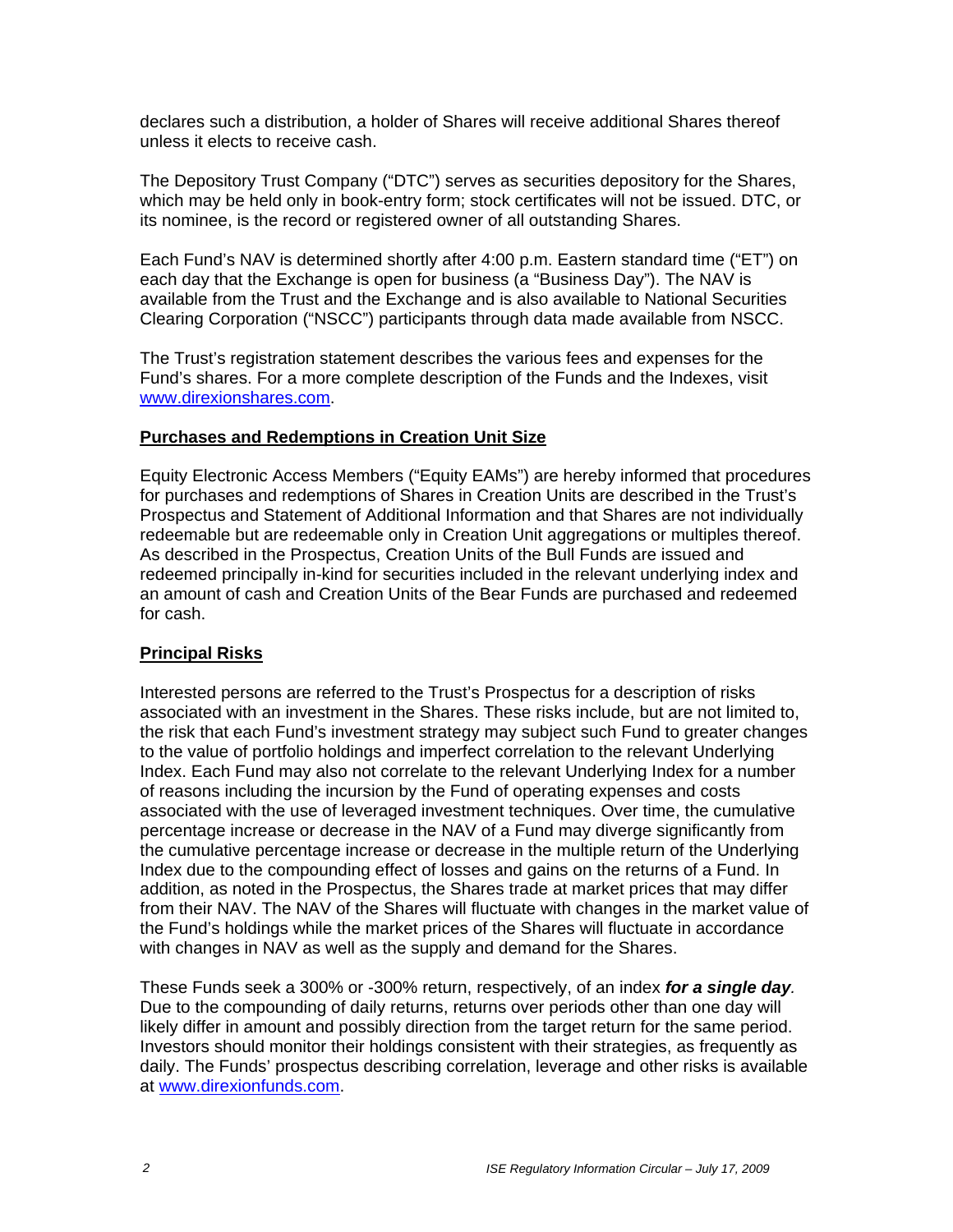# **Exchange Rules Applicable to Trading in the Shares**

The Shares are considered equity securities, thus rendering trading in the Shares subject to the Exchange's existing rules governing the trading of equity securities.

# **Trading Hours**

Trading in the Shares on ISE is on a UTP basis and is subject to ISE equity trading rules. The Shares will trade from 8:00 a.m. until 8:00 p.m. Eastern Time. Equity Electronic Access Members ("Equity EAMs") trading the Shares during the Extended Market Sessions are exposed to the risk of the lack of the calculation or dissemination of underlying index value or intraday indicative value ("IIV"). For certain derivative securities products, an updated underlying index value or IIV may not be calculated or publicly disseminated in the Extended Market hours. Since the underlying index value and IIV are not calculated or widely disseminated during Extended Market hours, an investor who is unable to calculate implied values for certain derivative securities products during Extended Market hours may be at a disadvantage to market professionals.

# **Trading Halts**

ISE will halt trading in the Shares in accordance with ISE Rule 2101(a)(2)(iii). The grounds for a halt under this Rule include a halt by the primary market because it stops trading the Shares and/or a halt because dissemination of the IIV or applicable currency spot price has ceased, or a halt for other regulatory reasons. In addition, ISE will stop trading the Shares if the primary market de-lists the Shares.

### **Suitability**

Trading in the Shares on ISE will be subject to the provisions of ISE Rule 2123(l). Members recommending transactions in the Shares to customers should make a determination that the recommendation is suitable for the customer. In addition, members must possess sufficient information to satisfy the "know your customer" obligation that is embedded in ISE Rule 2123(l).

Equity EAMs also should review FINRA Notice to Members 03-71 for guidance on trading these products. The Notice reminds members of their obligations to: (1) conduct adequate due diligence to understand the features of the product; (2) perform a reasonable-basis suitability analysis; (3) perform customer-specific suitability analysis in connection with any recommended transactions; (4) provide a balanced disclosure of both the risks and rewards associated with the particular product, especially when selling to retail investors; (5) implement appropriate internal controls; and (6) train registered persons regarding the features, risk and suitability of these products.

### **Delivery of a Prospectus**

Pursuant to federal securities laws, investors purchasing Shares must receive a prospectus prior to or concurrently with the confirmation of a transaction. Investors purchasing Shares directly from the Fund (by delivery of the Deposit Amount) must also receive a prospectus.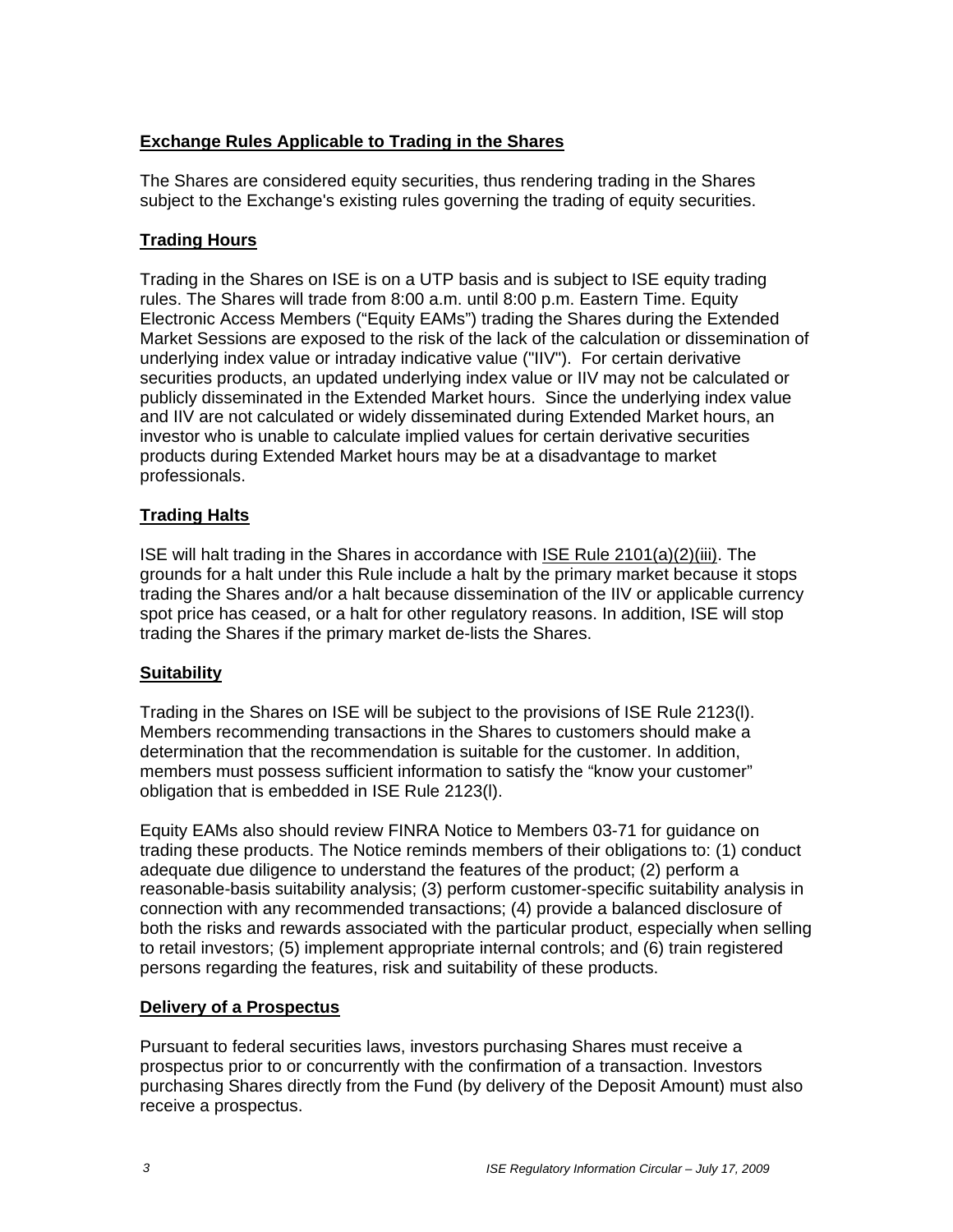Prospectuses may be obtained through the Distributor or on the Fund's website. The Prospectus does not contain all of the information set forth in the registration statement (including the exhibits to the registration statement), parts of which have been omitted in accordance with the rules and regulations of the SEC. For further information about the Fund, please refer to the Trust's registration statement.

### **Exemptive, Interpretive and No-Action Relief Under Federal Securities Regulations**

The Commission issued a letter dated October 30, 2008, ("No-Action Letter") granting exemptive or no-action relief from certain rules under the Securities Exchange Act of 1934 for the Funds.

# **Regulation M Exemptions**

Generally, Rules 101 and 102 of Regulation M prohibit any "distribution participant" and its "affiliated purchasers" from bidding for, purchasing, or attempting to induce any person to bid for or purchase any security which is the subject of a distribution until after the applicable restricted period, except as specifically permitted in Regulation M. The provisions of the Rules apply to underwriters, prospective underwriters, brokers, dealers, and other persons who have agreed to participate or are participating in a distribution of securities.

The Commission issued a No-Action Letter by which persons participating in a distribution of shares of a fund may engage in secondary market transactions in such shares during their participation in such a distribution, despite the requirements of from Rule 101 under Regulation M. In addition, the SEC has permitted persons who may be deemed to be participating in the distribution of shares of a fund (i) to purchase securities for the purpose of purchasing creation unit aggregations of fund shares and (ii) to tender securities for redemption in Creation Unit Aggregations. Further, the Commission has clarified that the tender of fund shares to the Fund for redemption does not constitute a bid for or purchase of any of the Funds' securities during the restricted period of Rule 101. The Commission has issued a No-Action Letter to paragraph (e) of Rule 102 under Regulation M which allow the redemption of fund shares in creation unit aggregations during the continuous offering of shares.

### **SEC Rule 14e-5**

The Commission has permitted any person acting as a dealer-manager of a tender offer for a component security of fund (1) to redeem fund shares in creation unit aggregations from the issuer that may include a security subject to such tender offer and (2) to purchase fund shares during such tender offer. In addition, a No-Action has been issued under Rule 14e-5 states that if a broker-dealer acting as a dealer-manager of a tender offer for a security of the Fund purchases or arranges to purchase such securities in the secondary market for the purpose of tendering such securities to purchase one or more creation unit aggregations of shares, it must be made in conformance with the following:

i. such bids or purchases are effected in the ordinary course of business, in connection with a basket of 20 or more securities in which any security that is the subject of a distribution, or any reference security, does not comprise more than 5% of the value of the basket purchased; or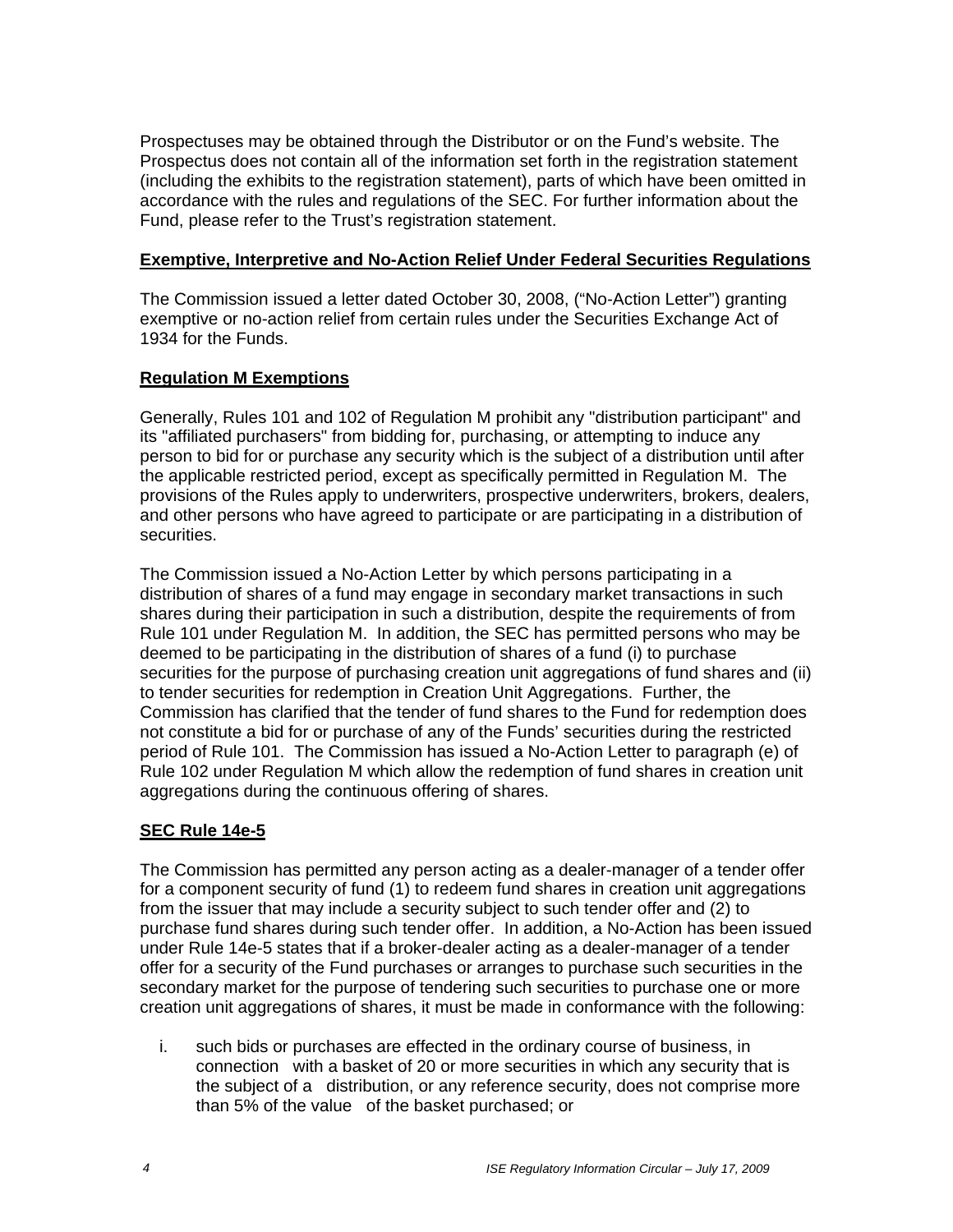- ii. purchases are effected as adjustments to such basket in the ordinary course of business as a result of a change in the composition of the underlying index; and
- iii. such bids or purchases are not affected for the purpose of facilitating such tender offer.

# **Section 11(d)(1); SEC Rules 11d1-1 and 11d1-2**

Section 11(d)(1) of the Act generally prohibits a person who is both a broker and a dealer from effecting any transaction in which the broker-dealer extends credit to a customer on any security which was part of a new issue in the distribution of which he participated as a member of a selling syndicate or group within thirty days prior to such transaction. The Commission has clarified that Section 11(d)(1) does not apply to broker-dealers that are not authorized participants (and, therefore, do not create creation unit aggregations) that engage in both proprietary and customer transactions in shares of a fund in the secondary market, and for broker-dealer authorized participants that engage in creations of creation unit aggregations. This relief is subject to specific conditions, including the condition that such broker-dealer (whether or not an authorized participant) does not, directly or indirectly, receive from the fund complex any payment, compensation or other economic incentive to promote or sell the shares of a fund to persons outside the fund complex, other than non-cash compensation permitted under NASD Rule 2830 (I)(5)(A), (B) or (C). See letter dated November 22, 2005 from Brian A Bussey, Assistant Chief Counsel, SEC Division of Market Regulation, to Barclays Global Investors, N.A., dated November 22, 2005. The Commission has issued a No-Action Letter under Section 11(d)(1) of the Act states that broker-dealers may treat shares of a fund, for purposes of Rule 11d1-2, as "securities issued by a registered open-end investment company as defined in the Investment Company Act" and thereby extend credit or maintain or arrange for the extension or maintenance of credit on shares that have been owned by the persons to whom credit is provided for more than 30 days, in reliance on the exemption contained in the rule.

### **SEC Rule 15c1-5 and 15c1-6**

The Commission has issued a No-Action letter with respect to Rule 15c1-5 and Rule 15c1-6 as to the required disclosure of control by a broker or dealer with respect to creations and redemptions of fund shares and secondary market transactions therein.

**This Regulatory Information Circular is not a statutory Prospectus. Equity EAMs should consult the Trust's Registration Statement, SAI, Prospectus and the Fund's website for relevant information.**